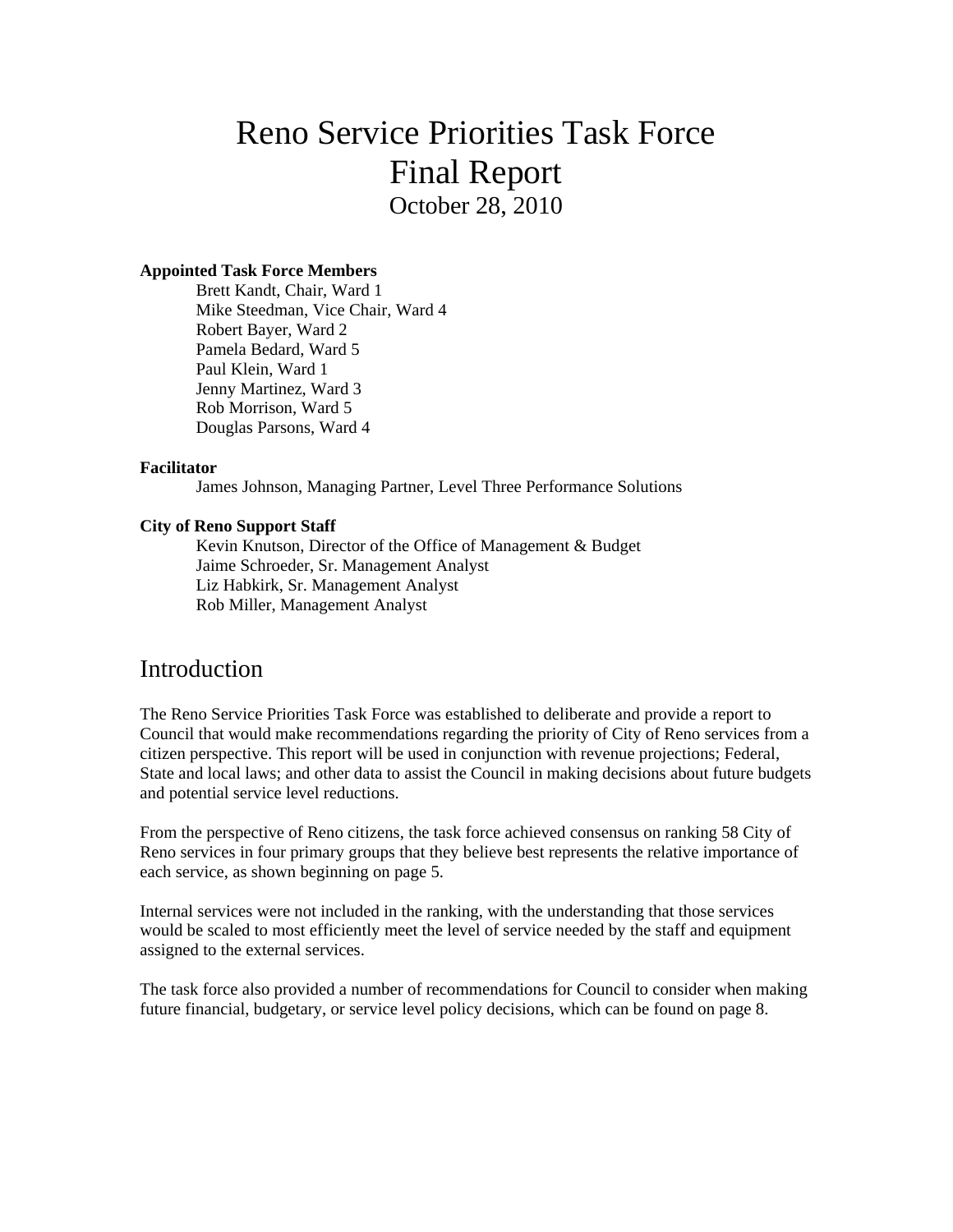# **History**

On January 27, 2010 the Reno City Council discussed establishing "a new 'stakeholders group' to advise and make recommendations regarding the 2011/12 budget, service and maintenance levels." On February 10, 2010, they voted to establish the stakeholders group and for staff to begin the process of recruiting potential members.

On February 27, 2010 the concept was referred to the Financial Advisory Board (FAB) for advice on the makeup and mission of the board. The FAB recommended on May 4, 2010 that the Council appoint seven to nine members and that the mission should be "to advise the Council on budget priorities for 2011-2012, and on economic strategies over the next five years."

A total of 31 applications were submitted during the recruitment process, of which 21 met the criteria for the task force, which included that they live within the City limits and have previously served on a City board or commission, or have attended the Reno Citizens Institute.

At the May 26, 2010 City of Reno Council meeting, the Council took action to appoint nine citizens to the task force.

In June, the staff responsibility for the task force was assigned to the new Director of the Office of Management & Budget, Kevin Knutson, and his staff. City staff then engaged an outside consultant, James Johnson, a Managing Partner at Level Three Performance Solutions, to facilitate the process.

After contacting the members, the first meeting was scheduled for June 29, 2010. At that meeting, the task force elected a Chair, Brett Kandt, and Vice Chair, Mike Steedman. They also set the meeting schedule and initial outline of the work plan based on recommendations from staff.

At the July 8, 2010 task force meeting, the task force adopted a mission, refined the work plan, and received presentations on the City's history, role, charter, current services, and recent budget history.

The task force's adopted mission is:

*Advise the Reno City Council on service prioritization, financial strategies, and community needs for the fiscal years 2011-2012 and beyond.* 

As part of their work plan, they heard presentations from the following departments:

- July 27, 2010—Police and Parks, Recreation & Community Services
- August 10, 2010—Fire and Community Development
- August 24, 2010—Public Works and City Manager's Office

The presentations by the departments were asked to include the following information:

- The services provided by the department and the director's opinion of the relative priorities of those services within the department,
- Workload and service level trends, with comparative data to other like cities or national standards (whatever the department uses to establish service levels),
- Funding sources and restrictions,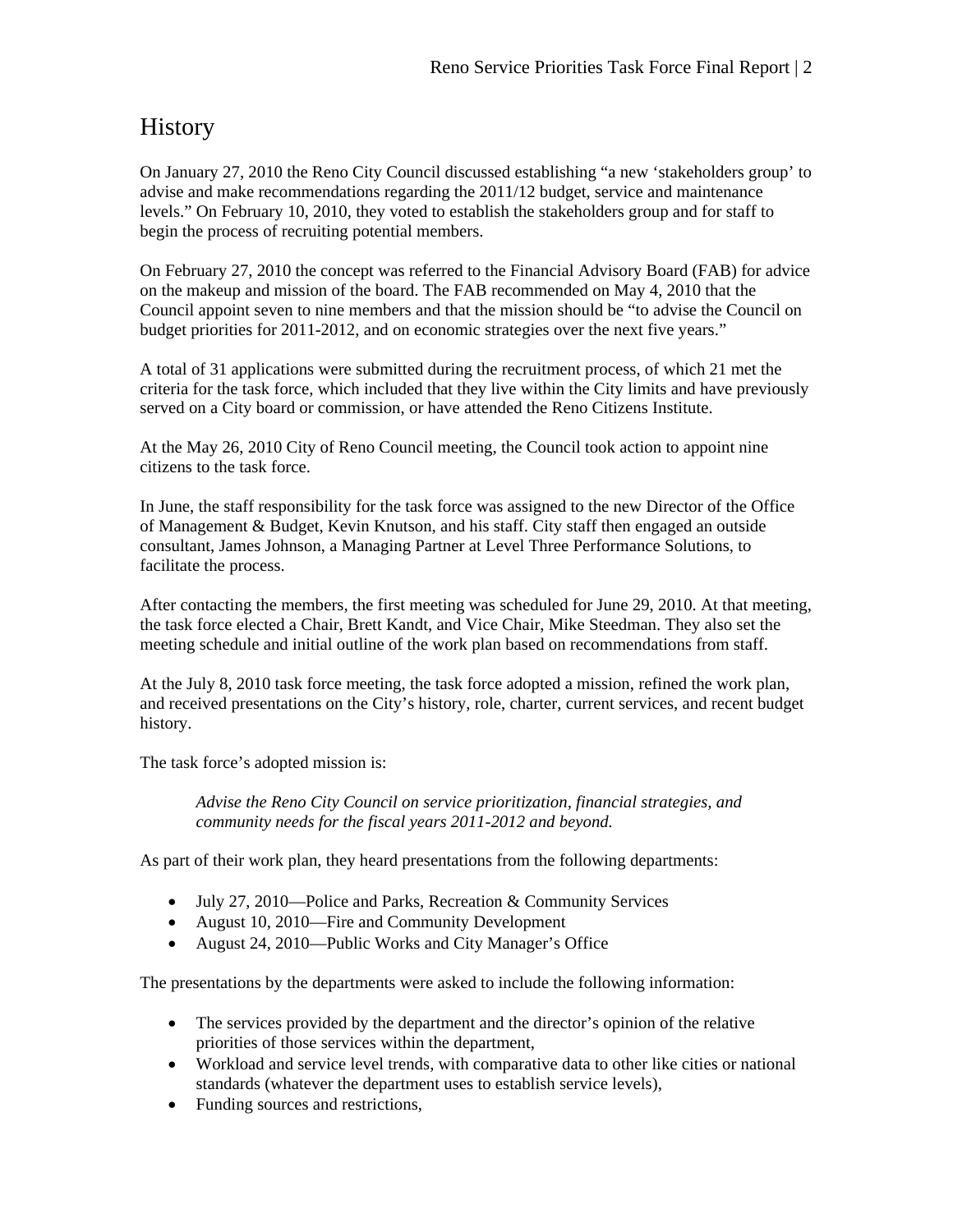- Mandates and regulatory requirements that the department must meet, and
- A summary of programs that have been cut in the past.

On August 10, 2010, the task force adopted an attendance policy, requiring members who had missed more than three meetings be considered for removal. The City Council upheld this decision at the September 8, 2010 Council meeting.

In addition to the presentations, the task force asked a number of questions of specific department directors that were submitted in writing and, once answered, posted to the task force's website (http://www.cityofrenosites.com/servicetaskforce/). The task force members were also provided with background materials such as budget summaries, organizational charts, and departmental business plans which were also posted to the task force's website.

After the fact-finding stage was completed, the task force entered a deliberation process described in the "Prioritization Methodology" section below. The meetings were held on:

- September 14, 2010—Selection of services to be included and criteria.
- September 28, 2010—Initial prioritization ranking and consensus discussion.
- October 12, 2010—Final review of prioritization ranking and initial review of draft final report.
- October 26, 2010—Review and adoption of the final report with final priority rankings.

At the September 28, 2010 meeting, the task force unanimously voted to remove one member who had failed to meet the attendance policy.

This report will be presented to the City Council at the November 10, 2010 Council meeting.

### Initial Observations

The task force members found that during the process of seeking input from city residents, businesses and organizations, a common concern was that the Council would not have found it necessary to prioritize services for the consideration of future potential service level reductions if the City was not severely constrained by collective bargaining agreements as a result of NRS Chapter 288.

The task force members also recognized that certain services or departmental functions are mandated under either federal or state law or the city charter; however, a legal mandate was not sufficient in and of itself to render a service "essential" or of the highest priority. In a similar vein, the task force recognized that certain services were not always mutually independent of one another, and that certain services were corollary to other services or otherwise inherent to a functioning municipality.

The task force also noted that consideration of whether a particular service could more efficiently or effectively be delivered through a shared services or joint powers agreement with one or more other government entities was not within its purview.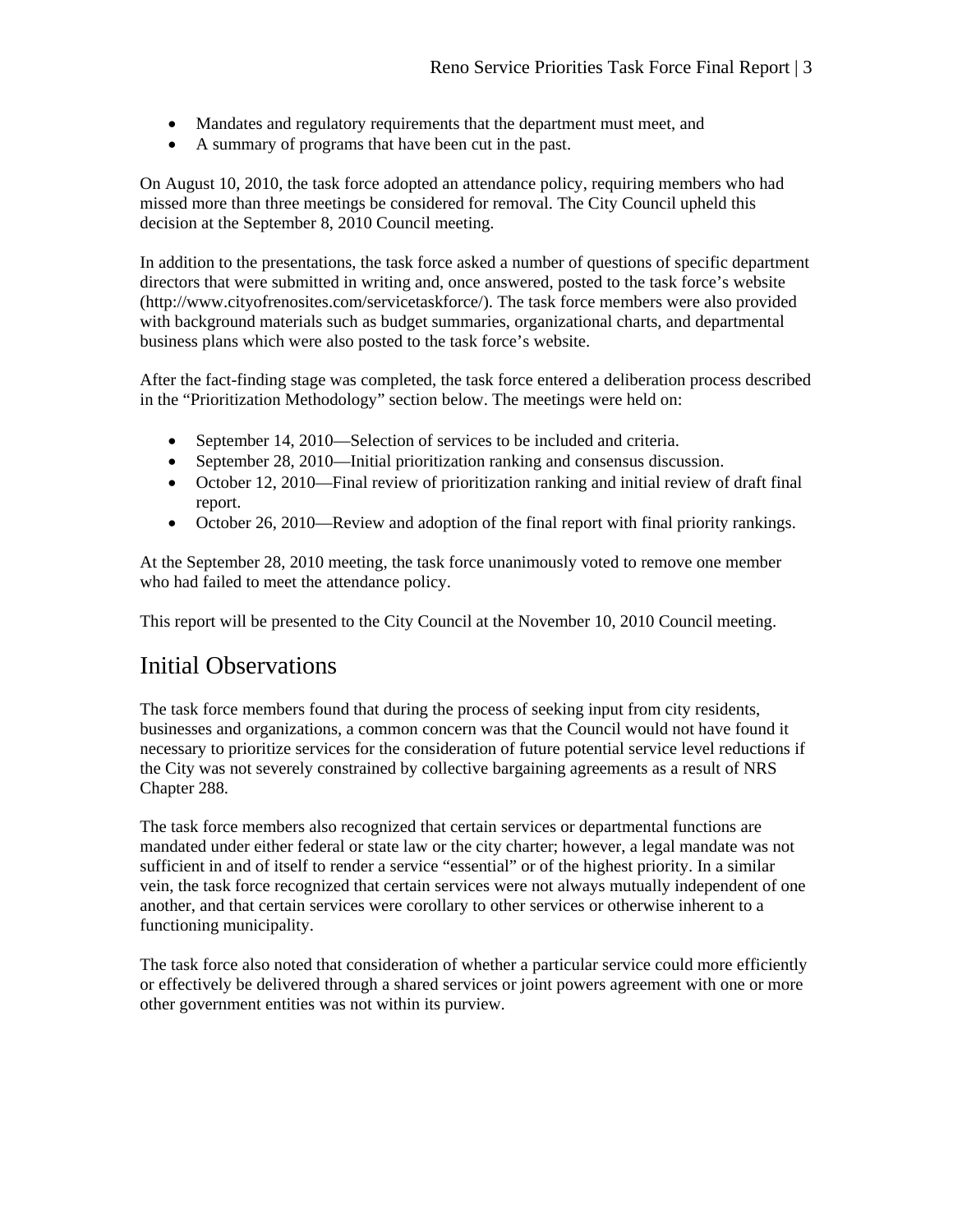# Prioritization Methodology

The fact-finding stage allowed task force members to gather information about existing City services directly from departmental staff through presentations and written reports.

During that process, the task force established the service list for prioritization based on an initial list provided by staff and refined through discussion by the task force.

Public Records was included in the initial service list, but was later removed as it was seen as a function of all departments and services, not a separate activity. The task force noted that Nevada's public records law (NRS Chapter 239) and open meeting law (NRS Chapter 241) are vital to transparency and accountability in government.

After finalizing the service list, the task force, working in small groups, conducted an initial ranking exercise at a regular meeting to begin to understand the different viewpoints among members.

To help refine the rankings, the task force then selected the following nine criteria to rate each service:

- Promotes public safety
- Contributes to quality of life
- Assists economic growth and development
- Vital to health
- Protects environment and infrastructure
- Generates revenue or has cost recovery
- Creates opportunity for arts, culture or enrichment
- Promotes civic engagement
- Provides an essential service

Based on citizen opinion, each individual task member then scored all services in a prioritization matrix, assigning a score from 1 to 4 for each criterion, with the scores representing:

- $1 =$  Service does not support this criteria at all.
- $2 =$  Service indirectly supports this criteria.
- $3 =$  Service provides some support to this criteria.
- $4 =$  Service provides major support to this criteria.

Staff combined the individual scoring matrices and provided the task force with an initial priority ranking, based on the total of the average scores for each service, sorted from highest score to lowest.

The task force reviewed and discussed the initial priority ranking and directed staff to adjust scores by quartile for particular services based on consensus.

Staff provided the revised matrix with initial consensus ranking to the task force, where further discussion led to further refinement of the list of services to be ranked and a final consensus rank.

Staff also drafted this final report, based on discussions by the task force, for review.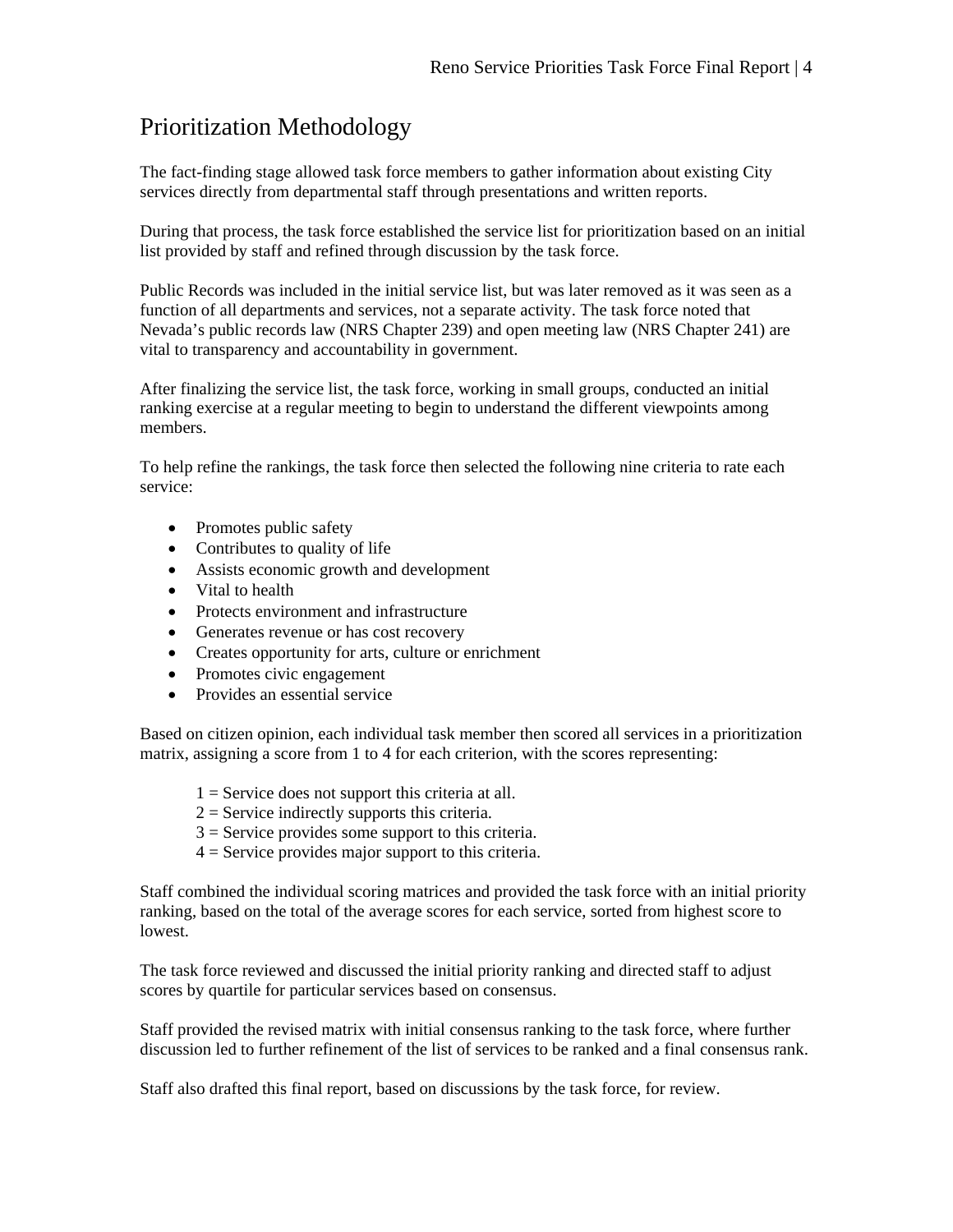The task force reviewed, discussed, edited, and adopted the final report and service prioritization ranking contained herein.

## Prioritization of City Services

The table of ranked City services below shows the relative priority for 58 services provided by the City of Reno.

It is important to note that this ranking shows the relative importance of current City programs and services from the task force's perspective, as representatives of the community. It does not comment on whether or not a service *should* be offered by the City, which is an analysis the task force recommends be done for all of the City's programs and services. (See "Recommendations," page 8.)

The ranking also does not imply that any of the services are not necessary, but rather shows what the rank is relative to the other services evaluated. In fact, one of the criteria that the task force chose to judge each service by was "provides an essential service," and all services were ranked between 2.1 and 4.0 on a 4-point scale, illustrating the support this group has for the City's current suite of services.

The list of services is broken down by the task force into broad categories of relative importance. The first 11 items are considered "top priority," and are therefore the highest priority services. The next six items are considered "high priority." The third grouping, consisting of 26 items is considered "medium priority," or those items that, while important, could be considered for reductions. The last 15 items are considered "low priority" and should be among the first to be considered when reductions are necessary. The task force intends that these priority recommendations will be used to assist the City in strategic planning for delivery of services.

### **Top Priority**

There were 11 external services that the committee all agreed were the most important services that the City of Reno offers. In alphabetical order, they are:

- Building plans review, inspection and permits
- $\bullet$  Emergency (911) dispatch
- Fire suppression response (includes specialty teams)
- Police field operations patrol
- Police field operations traffic
- Prosecute misdemeanor violations of the Reno Municipal Code (RMC)
- Public Works capital projects
- Recreation programs and facilities
- Sanitary engineering/treatment plant operations
- Sewer and storm water maintenance
- Special events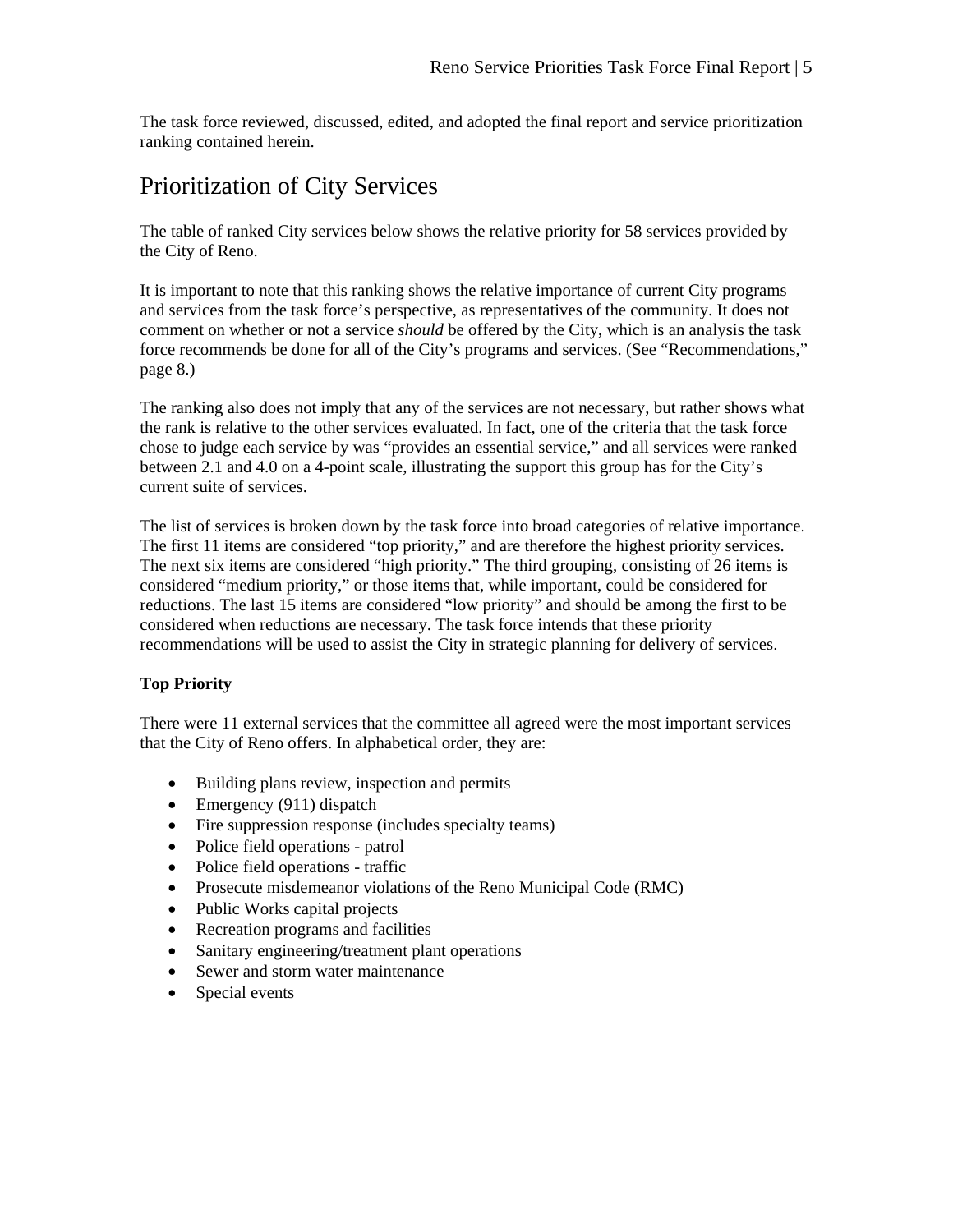### **High Priority**

The next highest priority was given to the following six services, again in alphabetical order:

- Police investigations
- Regional law enforcement assets
- Resource development and cultural affairs
- Senior adult programs
- Water quality/floodplain management
- Youth programs

### **Medium Priority**

While agreeing that all of these programs were valuable and provided much needed support and services, these 26 items should be reduced before top or high priority services.

- Adjudication of municipal code violations
- Advance land planning
- Business licensing and enforcement
- Civil litigation services (see Discussion below)
- Code enforcement
- Community Development Block Grants (CDBG) (see Discussion below)
- Crime analysis
- Current land planning
- Downtown maintenance (see Discussion below)
- Economic development projects (see Discussion below)
- Elections
- Emergency preparedness
- Environmental control and inspections
- Fire prevention
- Green initiatives (see Discussion below)
- Neighborhood services
- New development engineering
- Park maintenance (see Discussion below)
- Parking meter maintenance and collection
- Pavement maintenance/right-of-way maintenance (see Discussion below)
- Public Works traffic operations
- Reno Direct
- Snow/ice control
- Special event security
- Public Works traffic engineering
- Web site management

### *Discussion*

The task force recognized that **civil litigation** is a corollary of City operations and that proactive legal advice from and representation by in-house counsel is significantly more costeffective than retaining outside counsel.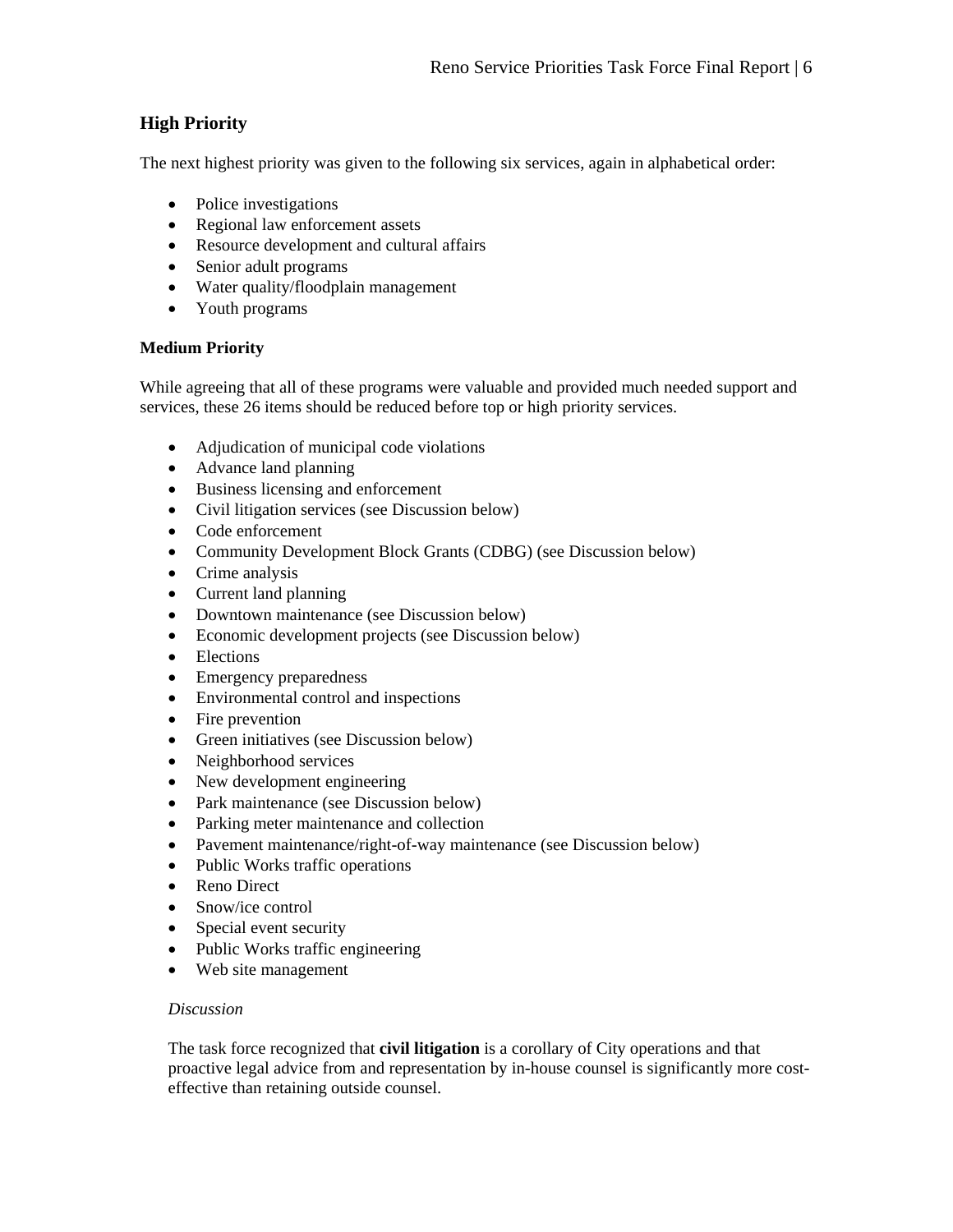The task force also concluded that the City should take full advantage of **CDBG** funds to the extent they are available, but noted that many of the programs funded are not within the mission and charter of the City.

The task force, in recognition of the current economic decline, recommends caution in pursuing future **economic development projects** at the taxpayers' risk. However, with regard to the services related to land use planning (e.g., **current land planning, new development engineering**, etc.) the task force recommends that the City work to facilitate private projects that remain viable in this current economic climate.

In ranking the "**Green initiatives**," the task force gave the highest priority within this category to energy retrofit measures in City facilities and infrastructure and other energy conservation measures that reduce maintenance and operation costs.

The task force recognized that services such as **downtown maintenance**, **park maintenance**  and **pavement maintenance/right-of-way maintenance** may be scaled back or deferred due to budget constraints; however, the task force believes these services must be maintained at a level sufficient to protect the City's infrastructure.

### **Low Priority**

The remaining 15 services were ranked lowest because the task force concurred that they should be the first to be considered for reductions, even while acknowledging the importance of the public safety elements and the value added to the community by these programs.

- Alternative sentencing programs
- Community Assistance Center (CAC) (see Discussion below)
- Court case processing
- Fire medical response (see Discussion below)
- GIS data mapping
- Internal affairs
- Marshals service
- Parking tickets and permits
- Police community affairs
- Public information and ombudsman
- Repeat Offender Program
- Sewer billing
- Sewer Rebate Program
- Street sweeping
- Victim Advocate Program

### *Discussion*

The function of the **Community Assistance Center** was seen as important by the task force, but fundamentally not aligned with the City's mission and charter, and legally the responsibility of Washoe County. The task force supports the current efforts to work closely with the County and non-profit organizations to take responsibility for this service.

The task force could not find sufficient justification for the **Fire Department's emergency medical service** (EMS) delivery methodology, which employs a two-tier or dual response